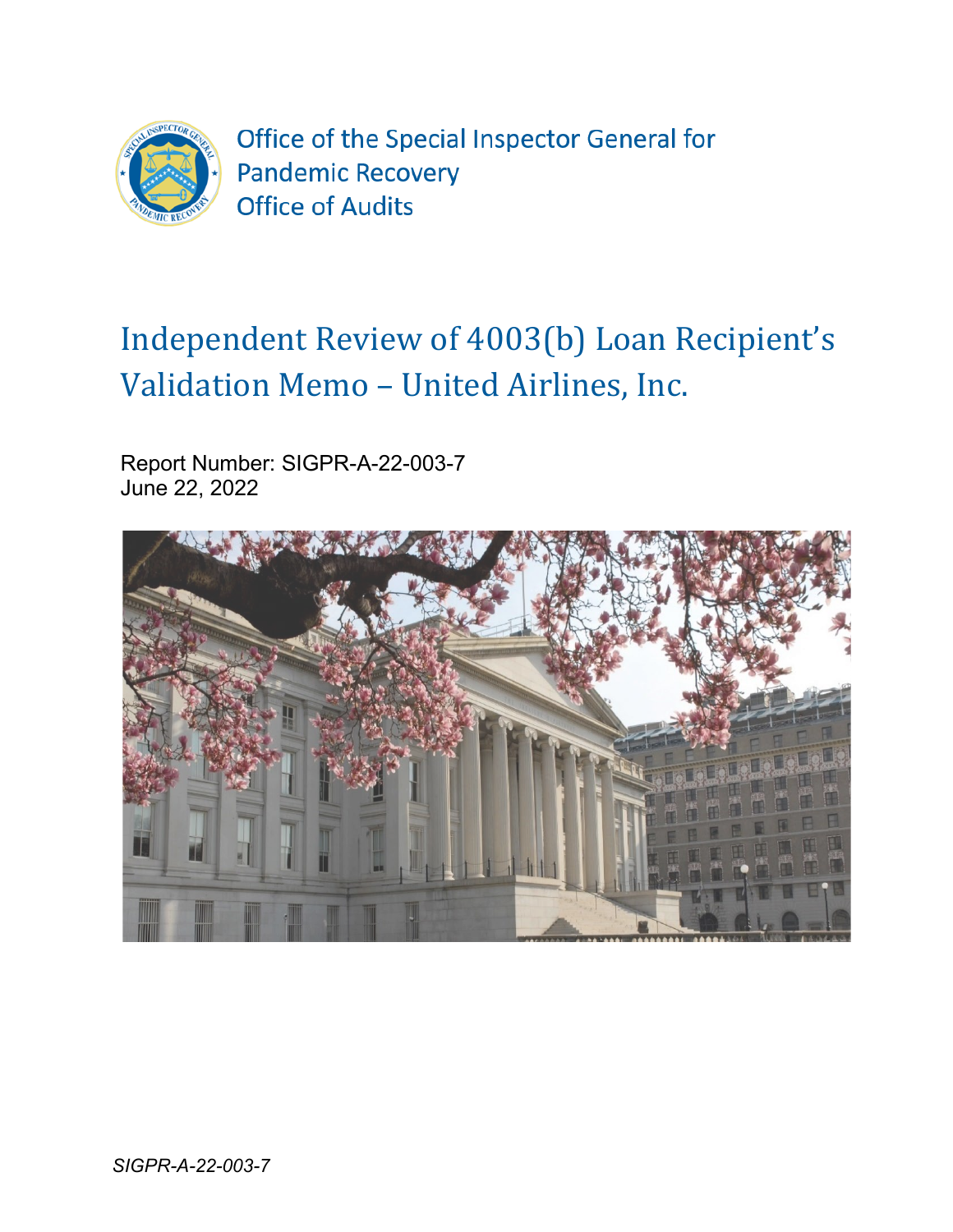| TO:             | Jacob D. Leibenluft                                                        |
|-----------------|----------------------------------------------------------------------------|
|                 | <b>Chief Recovery Officer</b>                                              |
|                 | U.S. Department of the Treasury<br>Aware R. Stehmey<br>Theodore R. Stehney |
|                 |                                                                            |
| FROM:           |                                                                            |
|                 | <b>Assistant Inspector General for Auditing</b>                            |
|                 | Special Inspector General for Pandemic Recovery (SIGPR)                    |
| <b>SUBJECT:</b> | Independent Review of 4003(b) Loan Recipient's                             |
|                 | Validation Memo - United Airlines, Inc.                                    |

This report presents the results of our review of the Validation Memo associated with United Airlines, Inc.'s (United) application submission to the Department of the Treasury (Treasury). United received a \$7.491 billion loan under Section 4003, Division A, Title IV, Subtitle A of the Coronavirus Aid, Relief, and Economic Security Act of 2020 (the "CARES Act").

On April 17, 2020, United applied for a loan under Application Number LA-2004170442. All applicants had to provide specific documentation along with their applications to be further considered to receive a loan, as outlined in Treasury's Underwriting Guide. Treasury completed a Validation Memo once it received and reviewed an applicant's document submissions. Once the Validation Memo was completed, Treasury forwarded the application to the next level of the underwriting process.

Based on our review, we are not aware of any material modifications that should be made to the Validation Memo that Treasury completed for United to comply with Treasury's Underwriting Guide.

Please address questions regarding this report to Michael Sinclair at (202) 923-8021 or [Michael.Sinclair@sigpr.gov.](mailto:Michael.Sinclair@sigpr.gov)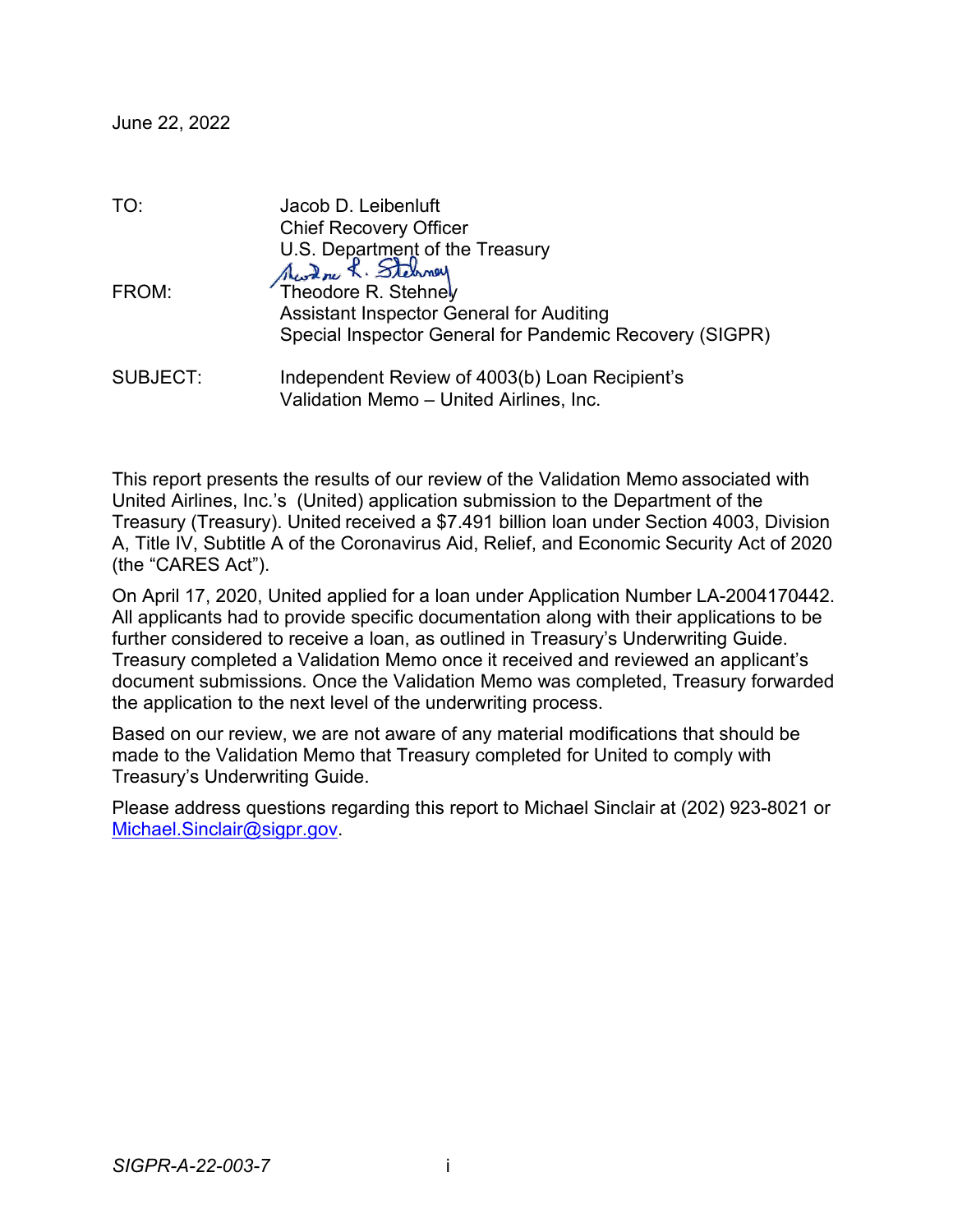### **Introduction**

Section 4003 of the CARES Act authorizes the Treasury to make loans, loan guarantees, and other investments to provide liquidity to eligible businesses related to losses incurred as a result of the coronavirus pandemic. Sections 4003(b)(1)-(3) appropriated \$46 billion to help stabilize the airline industry and businesses critical to maintaining national security.

The breakdown of available funding was as follows:

- 1. Up to \$25 billion for passenger air carriers; businesses certified to perform inspection, repair, replace or overhaul services; and ticket agents;
- 2. Up to \$4 billion for cargo air carriers; and
- 3. Up to \$17 billion for businesses critical to maintaining national security.

Section 4003 loans were further categorized by the loan amount requested. The Air Carrier Loan Program is categorized into tiers as follows: Tier 1 loan amounts were \$300 million or greater, Tier 2 loans were less than \$300 million and greater than \$20 million, and Tier 3 loans were up to \$20 million and no less than \$250 thousand.

#### **Background**

On April 17, 2020, United applied for a \$4.483 billion loan under Section 4003 of the CARES Act. Treasury finalized the loan amount of \$7.491 billion on December 8, 2020. Based on its loan amount, United is classified as a Tier 1 borrower.

During the application period, applicants were required to submit documents through a Treasury web portal. For each applicant to move forward in the loan process, they had to provide a financial plan, IRS Form 941s, and financial statements, among other documentation. Depending on the applicant's type of business additional documentation was also required. For instance, air carriers had to provide their Department of Transportation certification as such under Section 40102(a) of Title 49, United States Code. All documentation provided was to be maintained by Treasury.

Once the required documentation was compiled, Treasury verified and recorded it using a Validation Memo. A completed and signed Validation Memo allowed the applicant to move forward to the loan underwriting process.

## **Results in Brief**

Based on our review, we are not aware of any material modifications that should be made to the Validation Memo Treasury completed for United to comply with Treasury's Underwriting Guide. However, we identified the following discrepancy in the completion of the Validation Memo that we considered inconsequential:

(1) The Reviewer asserts that United did not "receive or apply for, or…expect to apply for, loans provided or guaranteed pursuant to other programs under the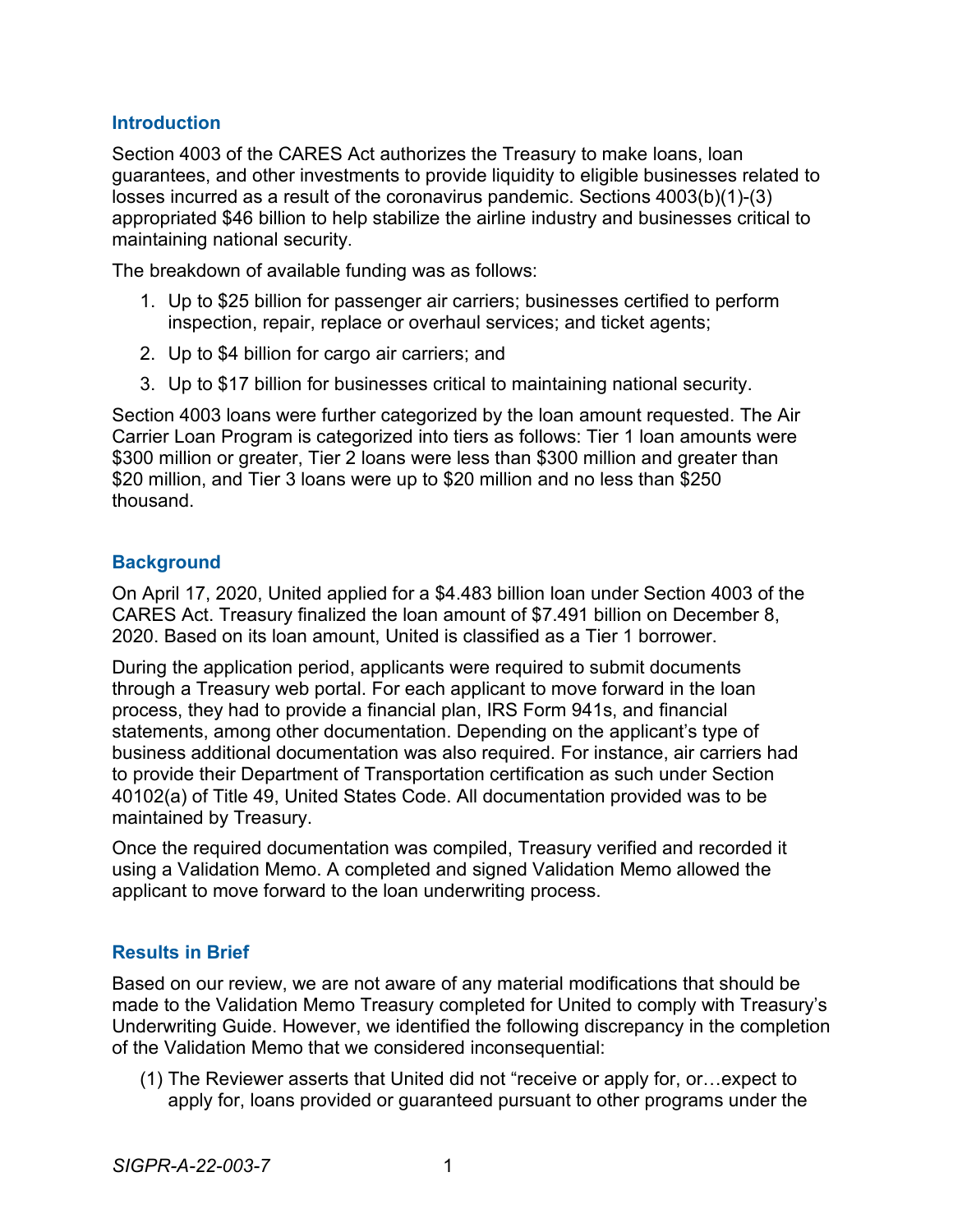CARES Act." However, according to Treasury's Validation Memo processes and applicant provided information, United did indicate that it had received, applied for, or expected to apply for loans provided or guaranteed pursuant to other programs under the CARES Act. Furthermore, the Validation Memo itself indicates that United is a Payroll Support Program applicant.

#### **Compliance Statement**

We conducted our review in accordance with generally accepted government auditing standards for attestation engagements. Those standards require that we plan and perform the review to obtain limited assurance that the Validation Memo is fairly presented in all material respects and completed according to Treasury's Underwriting Guide. A review is substantially less in scope than an examination, the objective of which is to obtain reasonable assurance and express an opinion on the subject matter. Accordingly, we do not express such an opinion. We believe that our review provides a reasonable basis for our conclusion.

### **Audit Team**

This review was conducted by the individuals listed below:

Kevin Gallagher Audit Manager<br>Emily Brown Management A

**Management Analyst**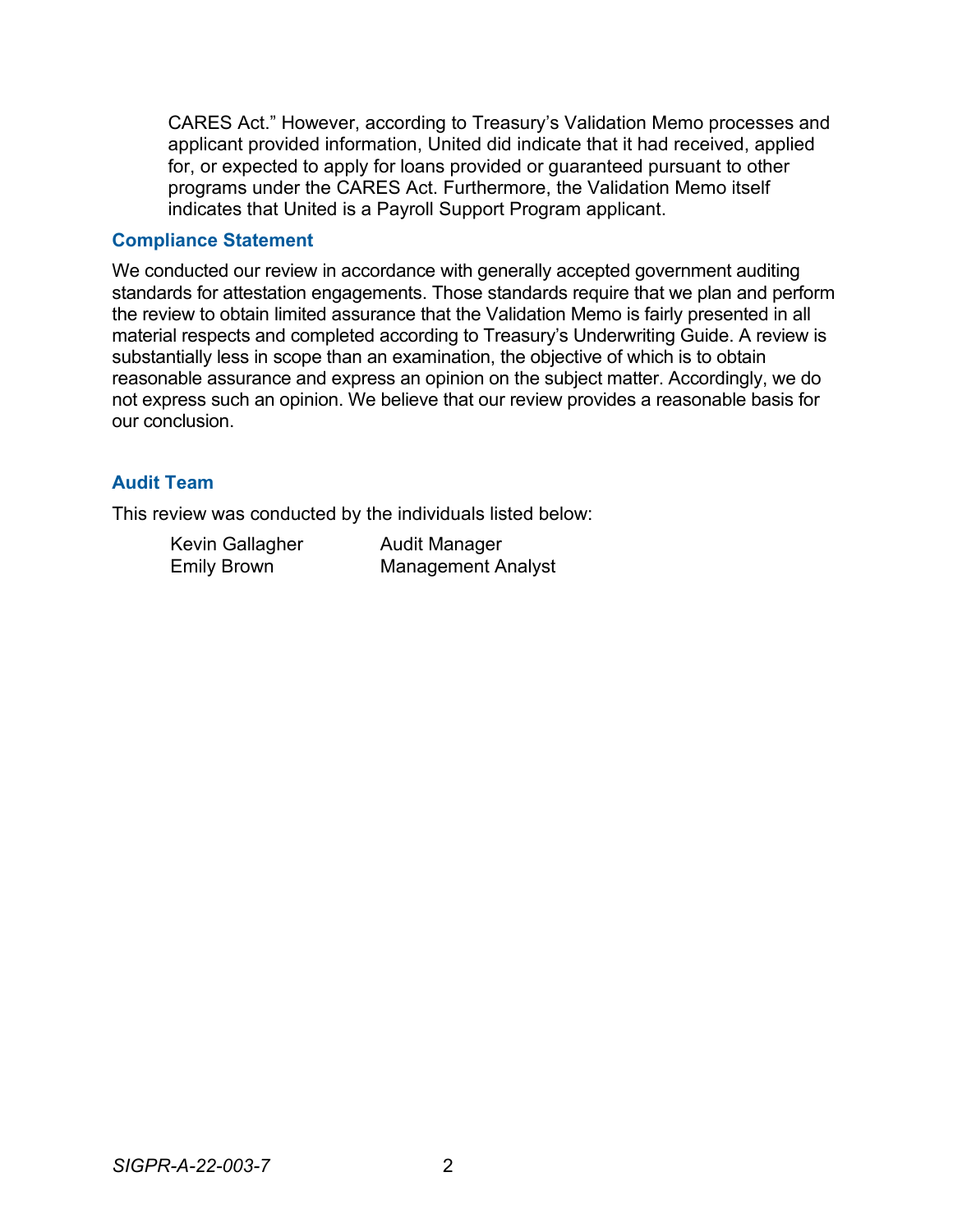# *Appendix A – Objective, Scope and Methodology*

We have reviewed United's submission of loan documents under Application Number LA-2004170442. Treasury was responsible for obtaining United's loan documentation and completing the Validation Memo in accordance with its Underwriting Guide prior to moving the application further in the loan process. Our responsibility is to express a conclusion about whether any material modification should be made to the Validation Memo for it to be in accordance with Treasury's Underwriting Guide and be fairly stated.

The objective of this review is to evaluate whether Treasury's Validation Memo for United was completed according to Treasury's Underwriting Guide and other applicable criteria, and fairly presents the supporting documentation provided by United in all material respects. Treasury's efforts culminated in the completion of the Validation Memo. Additionally, this review is an offshoot of the overall examination of the 4003(b) loan program.

We primarily performed this review remotely due to the ongoing telework situation dictated by the pandemic. We therefore relied on mostly electronic records for our review.

To accomplish the review objective, our fieldwork included, but was not limited to, the following procedures:

- Reviewed Treasury's Underwriting Guide and determined the documents required by all applicants;
- Reviewed United's Validation Memo for completeness and accuracy;
- Determined if the document submissions were complete and accurate;
- Requested additional documentation from Treasury officials when needed; and
- Held discussions with Treasury officials when applicable.

The review was conducted in accordance with generally accepted government auditing standards for attestation engagements.